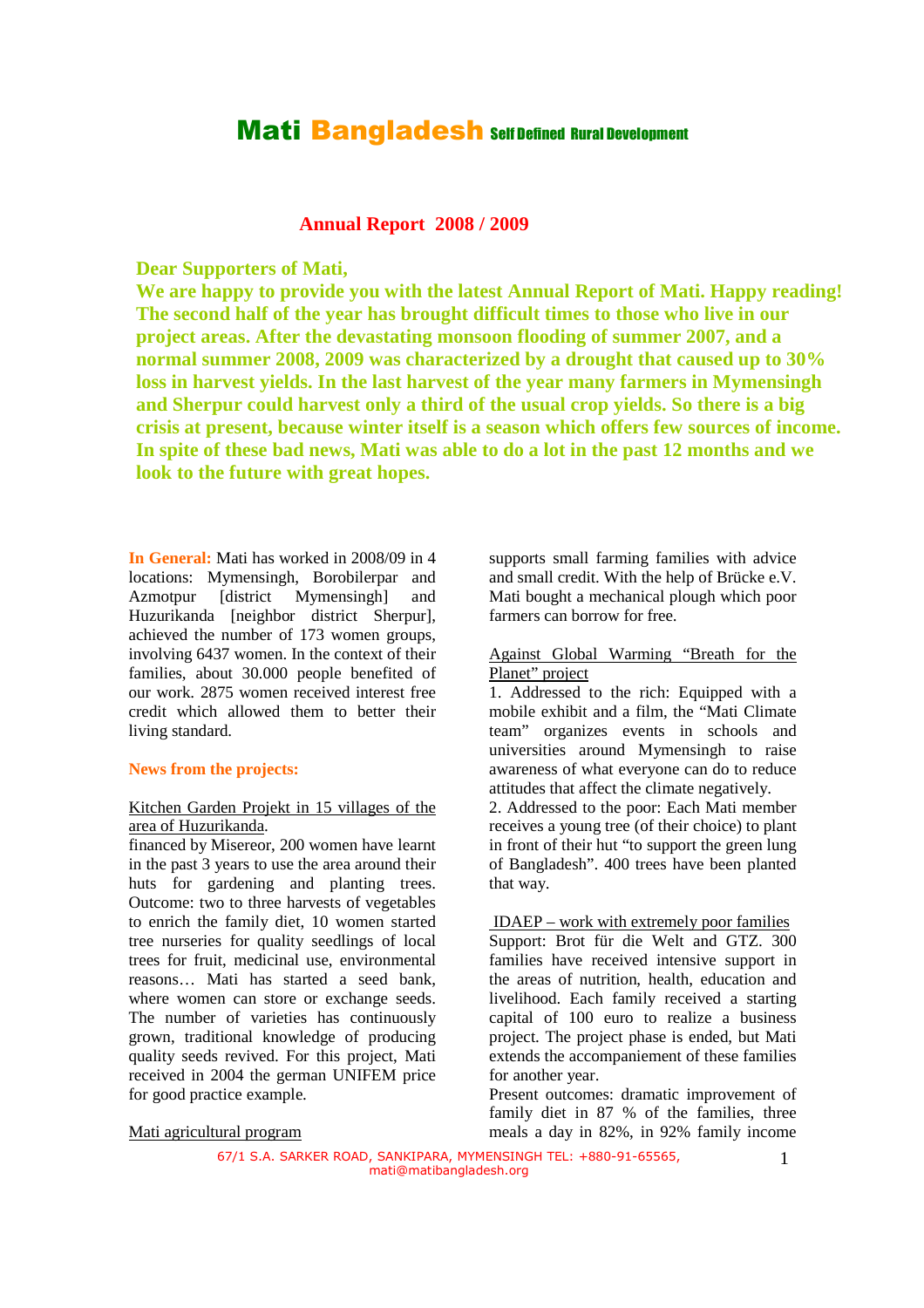doubled or more, sources of income diversified, those who had daily incomes from rented means (rickshaws, animals, etc.) became owners of these means, more than half of female household heads have now their own income, can move outside the home and has more impact on family decisions; families obtained latrines and water pumps, hygiene improved, the rate of child weddings in these families sank from 21% to 5 %, before: none of the children had graduated from high school, now several girls have entered college.

In the second half of 2009, 100 more families will be accepted in this program thanks to ongoing financial support from BfdW.

#### Mati Health programs

Together with "Bangladesh National Society for the Blind" (BNSB) two "Eye Camps", one of them in the Mati School where 640 children got eye checkups and treatment (Vitamin A). Some children received glasses and in some cases eye operations. The second camp took place at the local market.

#### Mati Health Fund (from private donations)

to allow prompt and non-bureaucratic medical support for the poorest: arrange quick and affordable treatment, accompany the sick to the hospital where treatment has to be paid in cash, provide necessary medicine. Ca. 15 persons receive financial or logistical support for treatment, 120 people receive necessary medication through our offices. (This year the fund was provided by two Germans who celebrated a "round" birthday and had asked their guests for donations for Mati. Result 695 and 605 euro!)

#### **Giving a face to poverty: The story of Shohag**

"Shohag is 13 years old and lives with his family in Mymensingh. He does all the things that other children of his age do: play, laugh, make jokes. However his life is different from his friends'. When he was 5 years old,

Shohag fell gravely ill with typhoid fever which made him lose his eyesight. He can only distinguish between light and dark. That is why he doesn't go to school.

We met Shohag in the park, begging, and start talking with him. He tells us about his family. We learn that his father, Hiru Mia, is badly indepted and has no way out of his situation. He works as Rikshaw driver and is about 65 years old. It is very difficult for him to earn enough everyday to feed his family. Often he has a fever or cough or is just to weak to drive a Rikshaw. That's why the family is deeply in financial trouble.

In order to find out more about the situation of his family we visit Shohag at home and chat with his parents. They tell us that they are deeply in dept and see no way how they can ever pay off this amount of money. The problem had started bit by bit. Borrow a few taka here and there to buy a little food or to pay the rent for the hut. Every month they have paid the money lender back as much as they could. But then one day the sum had already climbed to 2.500 taka (25 euro), and the money lender wanted interest: for each day that Shohag's father couldn't pay back the complete sum, he demanded 100 taka (1 euro). The money lender knew very well that the family wasn't able to pay back the sum under these conditions. It became for him a sure source of income. As a rikshaw driver the father could earn at good days about 150 taka. After the 100 taka interest there wasn't much left to live on. A kilo rice costs 35 taka these days, a kg spinach 20. With a kilo rice however you cannot feed a family of five. For the family began a terrible time. The father only drove the rikshaw to pay the interests and for food nothing much was left. When he wasn't able to pay, he hid from the money lender. But then he must pay 200 the following day. That was the moment when Shohag decided to go begging to bring at least some food home. This kind of money lending business is widespread in Bangladesh. Once trapped in this vicious cycle, the poorest have no means to rid themselves of this dependency. Often they make new debts with other people or organizations to pay old ones and sink deeper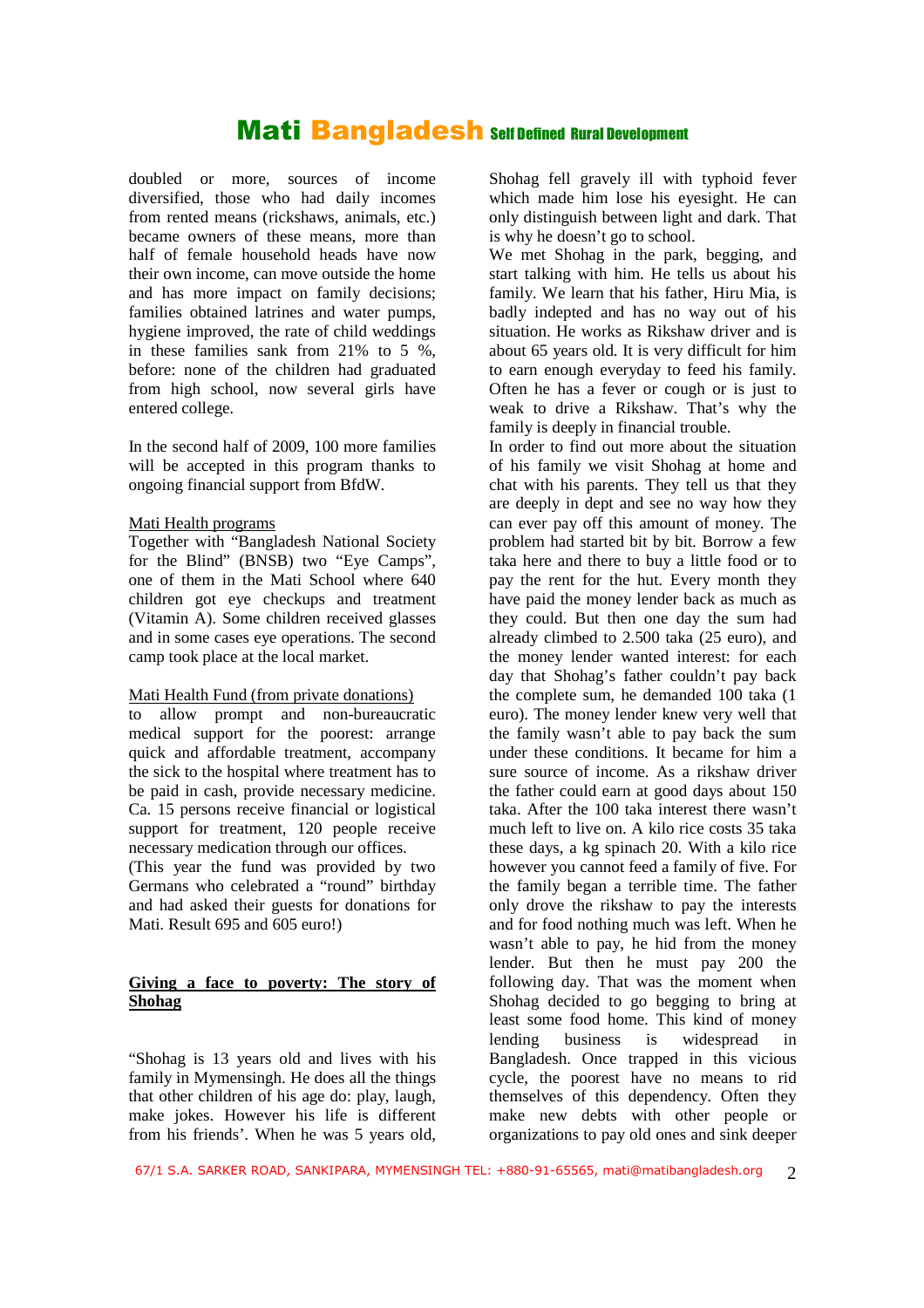and deeper into the dependency of loan sharks.

We talked with Shohag's family how Mati could help them. The mother Jahanara decided to become Mati member and received an interest free loan with which to pay back the money lender. With some pressure from Mati the money lender gave up part of the debt, because he had already earned quite a lot at the horrendous interest rate he had imposed. Jahanara pays now every week a sum of money back to Mati. This amount is fixed with regard to the family's financial situation. The parents are grateful that their son doesn't have to go begging anymore.

Not long after we had got to know this family, Shohag's eyes became infected so badly that an immediate operation became necessary. Thanks to the cooperation of Mati and the BNSB eye hospital in Mymensingh we were able to clear the way for speedy help. Our former Swiss volunteer, Marie Schnoz from Zürich, who had herself met Shohag, collected 200 euro at her workplace to enable Shohag to pay for his operation.

For the future, Shohag's father wishes his son to learn a trade or to go to school, just as his younger sisters should. Mati contacted a school for the blind in Mymensingh which is ready to shoulder the schooling expenses for all the siblings. Shohag will soon have his entrance exam.

He has his own ideas about the future: He wants to become a social worker in order to help people who are in a similar situation as his parents. He particularly wants to support his own family. And, well, sometimes he wishes he could regain his eyesight, to be able to learn to read and write like all of his friends! But this wish may soon become true in the school for the blind.

For myself, personally, the nicest moment with Shohag was when he sat in the courtyard of Mati, a huge smile on his face while stroking a tiny kitten which we had placed in his lap."

Mati Training programs: PC-training<br>Supported by Dritte-Wel Supported by Dritte-Welt-Laden Ludwigsburg with 3400 euro in 2009, Mati in Mymensingh repaired old and bought 6 new PC for the training program for young people from underprivileged conditions. Additionally the Dritte-Welt-Laden also finances the salary of the teacher for 12 months. Thanks. Two groups are now on, the courses last 3 months and each time 30 young people can participate, pass an exam at the end and receive a certificate that they can use to find office work in one of the local firms. In 2009, 393 participants have finished successfully this training. 40% of the participants are women.

The German Embassy finances the computer training in Borobilerpar. Before, Embassy already financed sewing room for women who don't have a machine at home. Now, new room with 17 computers. First course in held in June.

### Work with ethnic minorities

In a pilot project of nine months, supported by Oxfam, Mati works with 106 families in two indigenous communities to strengthen their sense of being a cultural community and to provide them with access to public services in education and health institutions.

All families belong to the Hindu minority and are socially discriminated by their belonging to certain trades: tanners, garbage collectors, sewage cleaners. Their communities are weakly structured or organized. Mati organized together with these families various social and cultural groups in their neighborhoods that allow them to do something for their communities: group to help children with homework, theater group, committee for community selfadministration.

This project is just in the starting phase.

### Solid Wast Management: Pilot project in Mymensingh conducted together with GTZ Dhaka

After presenting the city authorities of Mymensingh and GTZ with a voluminous study of the garbage collection scenario in Mymensingh in October 2008, contracts with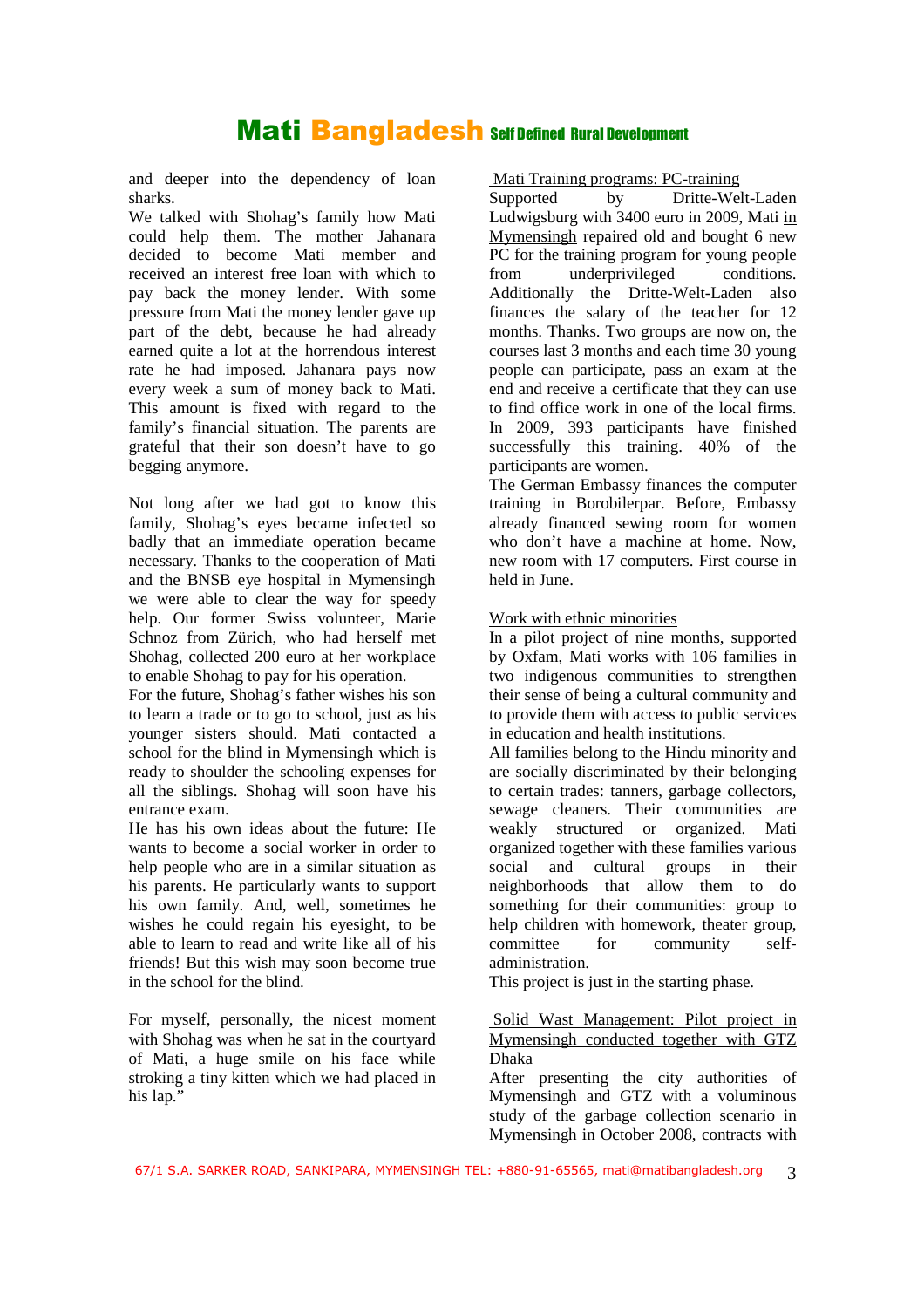-

GTZ and some other partners have been signed by the end of 2009 to implement a pilot project for the collection and usage of compost material (85% of all collected garbage) in 3 districts of Mymensingh. Thus the quantity of garbage to land on the dumphills would be considerably reduced.

Mati also took up again the garbage collection for 100 households in Sankipara. 30 to 50 children and youths between 5 and 25 years support this action and encourage their neighbors to keep their environment clean.

#### "Soup-kitchen" Sankipara

Since 2006, in Sankipara where the main Mati office is, every Thursday people are invited to a free meal taken together. Those who come are mainly mothers with children andold people. In the first weeks 30 people came, now there are regularly over 100 guests. An old women told us once: "To eat at Mati is a feast. Each week I look forward to it." The meal together is a good way to stay in contact with people in our neighborhood and to meet them on an equal level. The meal costs about 10 euro and is sponsored by W.B. from Neustadt, Germany.

#### Mati School in Huzurikanda:

In 2009, 249 students in classes 1 to 7, plus a play group.

The  $5<sup>th</sup>$  grade class has again achieved the best results of all the schools in the district. Weeks before, the teachers had made a plan to prepare the students for the exam and offered daily four extra hours (in their free time!) of teaching. Students and teachers are very proud of their achievement, because it's rare in Bangladesh that the poorest students are the best. We will duly celebrate the results in a big party!

Here thanks to Dr. U.Keysselitz. who celebrated his birthday on behalf of Mati School and sent a 1700 euro donation.

#### School meals:

All students receive twice a week a hot and vitamin rich lunch (rice and vegetable stew).

For the kids who often only have two meals a day at home, the meals taken together at school are a highlight of their schooldays.

Sponsorschools and –classes:

The call for donations for Aisha jas been generously answered by the sponsor class of the Kenzingen Highschool who collected 1156 euro for Aisha who needed urgently an operation at her badly burnt right hand to be able to regain her movements. Another class of Beelitz has accepted sponsorship of a girl from Huzurikanda.

#### School support program Ashar Alo (ray of light)

Private sponsors from Germany, Luxemburg, Switzerland and Ireland, have allowed many children from very poor conditions to take up schooling again. Their number is growing. Last year 89 children received a monthly stipend which parents spent mainly for extra tutoring and food. Most of the sponsored children are girls. The criteria besides the needs of the family are not so much the individual achievements of the child, but its expressed wish to go to school. Mati workers maintain regular contact with the families to be present when problems arise, but also to check on the adequate use of the stipends. Besides the stipends that are paid directly to the children and their mothers, Ashar Alo contributes to other necessities (uniforms, books and school fees). The school support program has proved to be an excellent instrument to protect the girls from early marriage and children in general from getting into exploitative working conditions.

### Volunteering

volunteershave come from Germany, Switzerland, Japan and USA, they stay usually 3-12 months, help in the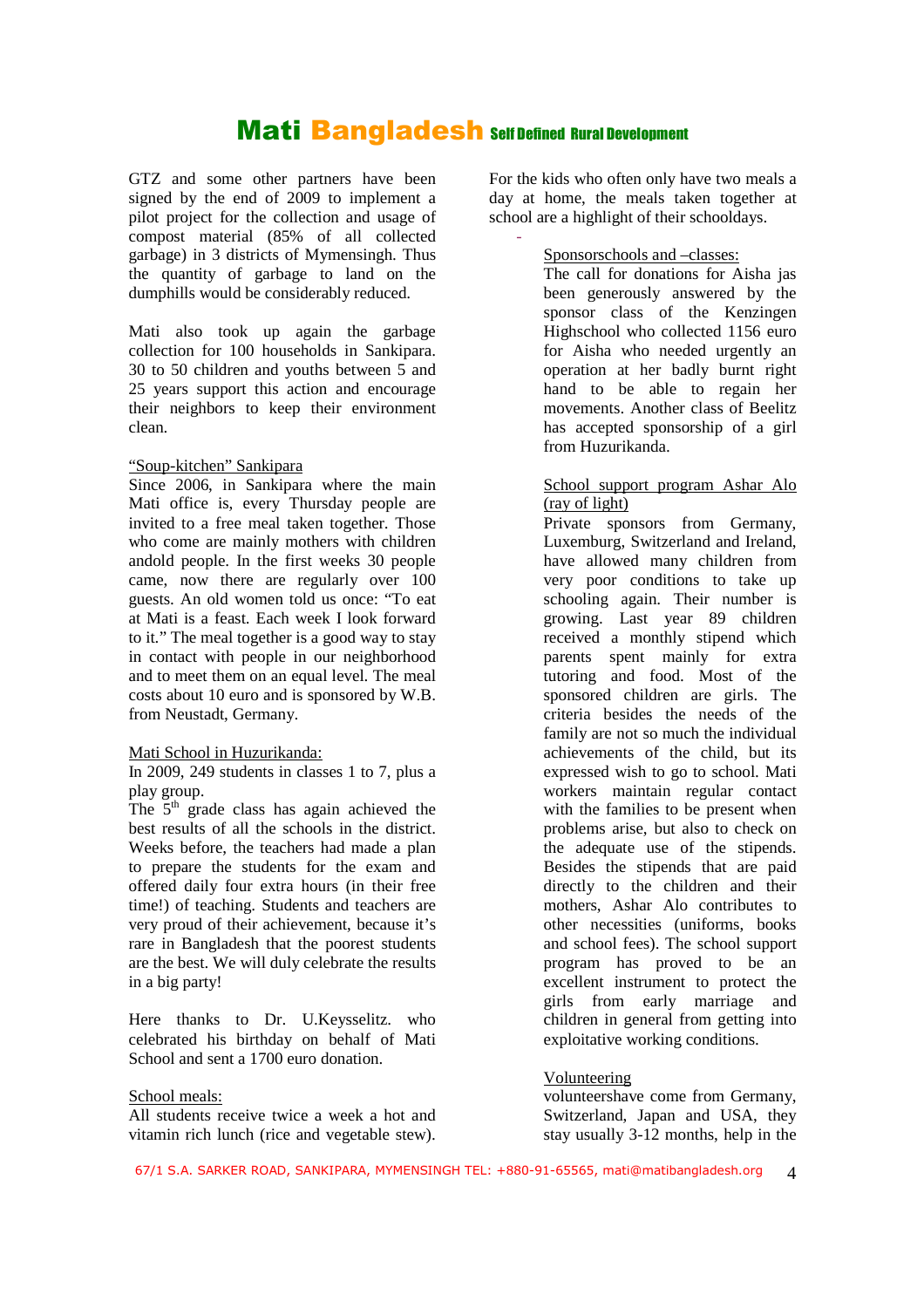office with research and gather data in the field. They support the teachers in the Mati School and get to know the daily work, joys and worries of a small NGO.